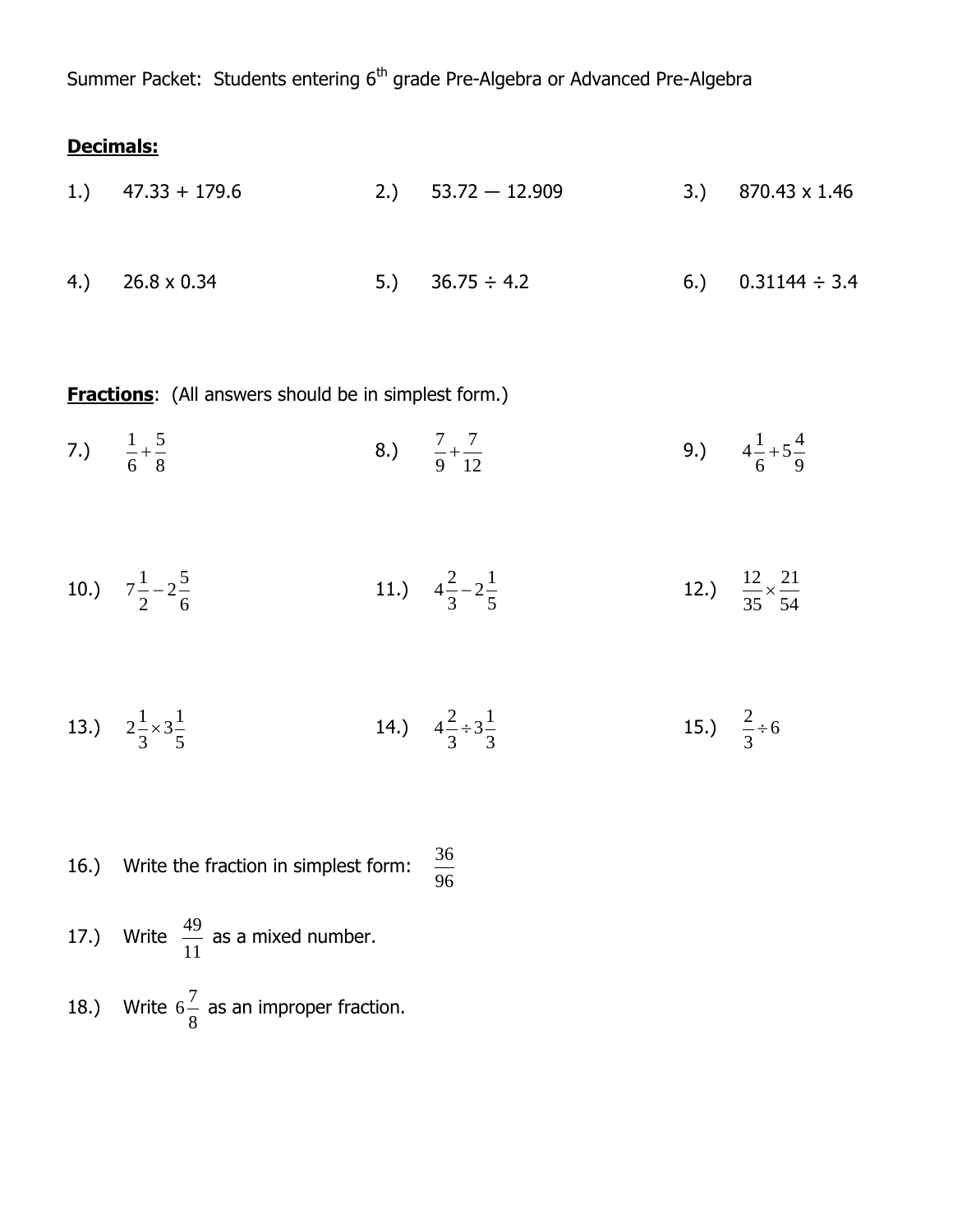**Integers:** (Make sure to check the sign of your answer.)

19.) 
$$
-5 + -8
$$
  
20.)  $-13 - -18$   
21.)  $17 - -9$   
22.)  $-16 + 22$   
23.)  $-2 \times 18$   
24.)  $-14 \times -6$ 

25.)  $-128 \div 4$ 

**Comparing Numbers:** (Write <,>, or = to compare the numbers.)

26.) 5  $\frac{1}{2}$   $\left($  ? 8 1 27.)  $-2.5$   $(?)$   $-2.6$ 

28.) 7.5 (?) 7.55 29.) 4  $6\frac{3}{4}$  (?) 6.75

## **Order of Operations:** (Solve the problems.)

- 30.)  $72 \div 8 \times 3 2 + 8$  $- (5 - 2)^2$
- 32.)  $39 5 \times 3 + 4^2$  33.) 8  $1\frac{1}{2}$ 3  $5\frac{1}{2}$ 2  $4\frac{1}{2} + 5\frac{1}{2} \times$

#### **Decimals, Fractions, and Percents:**

- 34.) Write 0.912 as a percent. 35.) Write 6.4% as a decimal.
- 36.) Write  $5/8$  as a decimal. 20  $\frac{13}{12}$  as a percent

38.) Write 35% as a fraction in simplest form.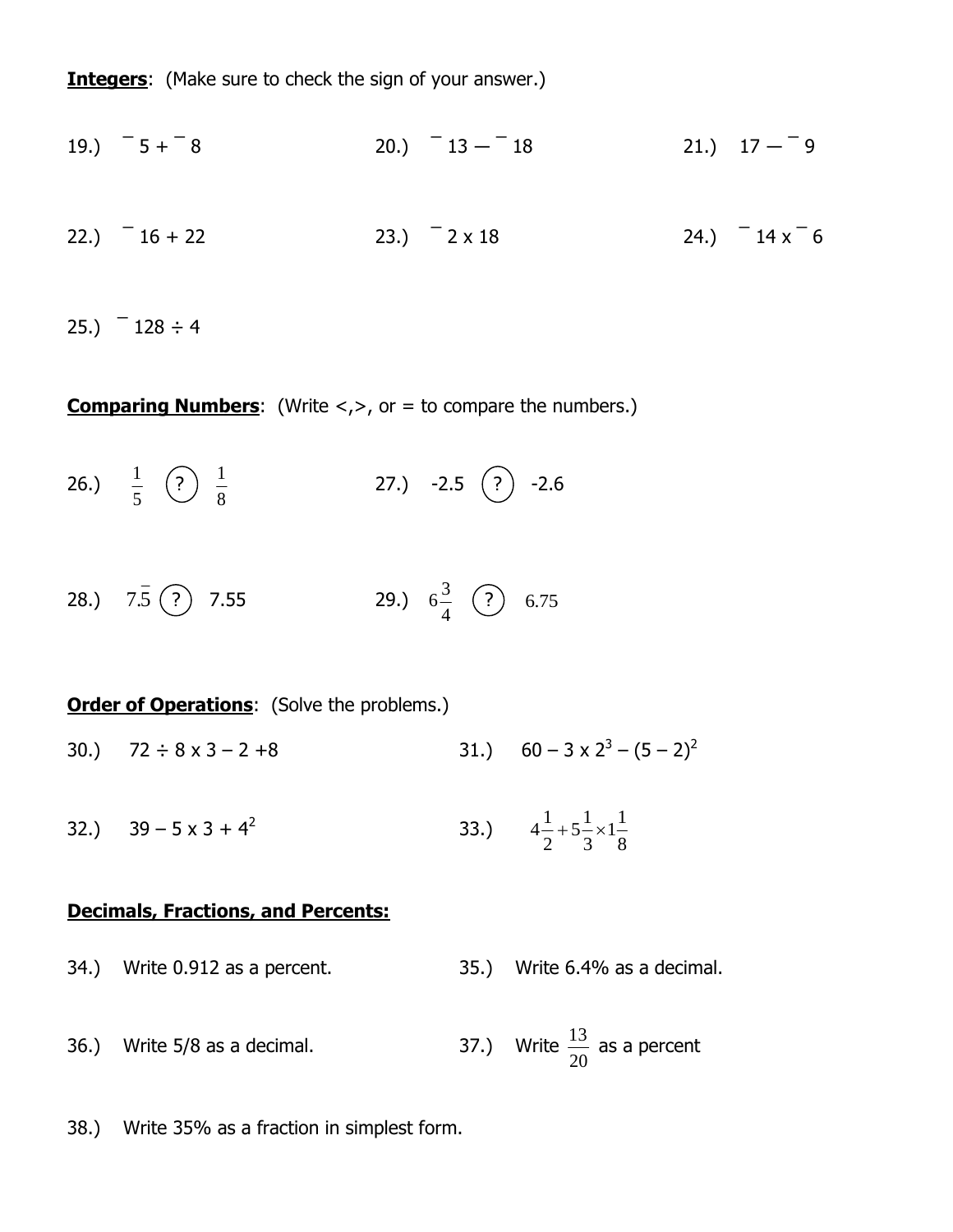**Percents:** (Solve the problems.)

- 39.) Find 24% of 72 40.) Find 8% of 250
- 41.) You buy a pair of pants that originally costs \$45. The store has them on sale for 25% off. What is the sale price?
- 42.) 15% of the students in  $6<sup>th</sup>$  grade are in band. There are 180 students in  $6<sup>th</sup>$  grade. How many 6<sup>th</sup> grade band students are there?

# **Equations & Inequalities:** (Solve the equations.)

- 43.)  $5x=8$  $h - 71 = 104$
- 45.)  $\frac{m}{1.5} = 4.8$ 1.2  $\frac{m}{\sigma}$  = 46.)  $n + 7.2 = 19$
- 47.) 8 5 4  $\frac{3}{f} =$ 48.) 4  $2^{\frac{1}{2}}$ 3  $y-4\frac{2}{x}$  =

## **Word Problems:** (Solve.)

- 49.) Gina has some money in her wallet. She goes to the diner and spends \$10.75 on breakfast and then stops at Staples and buys an ink cartridge for \$28.50. She counts her money when she gets in the car and she now has \$32.14. How much money did she have in her wallet before breakfast?
- 50.) A teacher divides 36 students into equal groups for a scavenger hunt. Each group should have at least 4 students, but no more than 8 students. What are the possible group sizes the teacher can make?